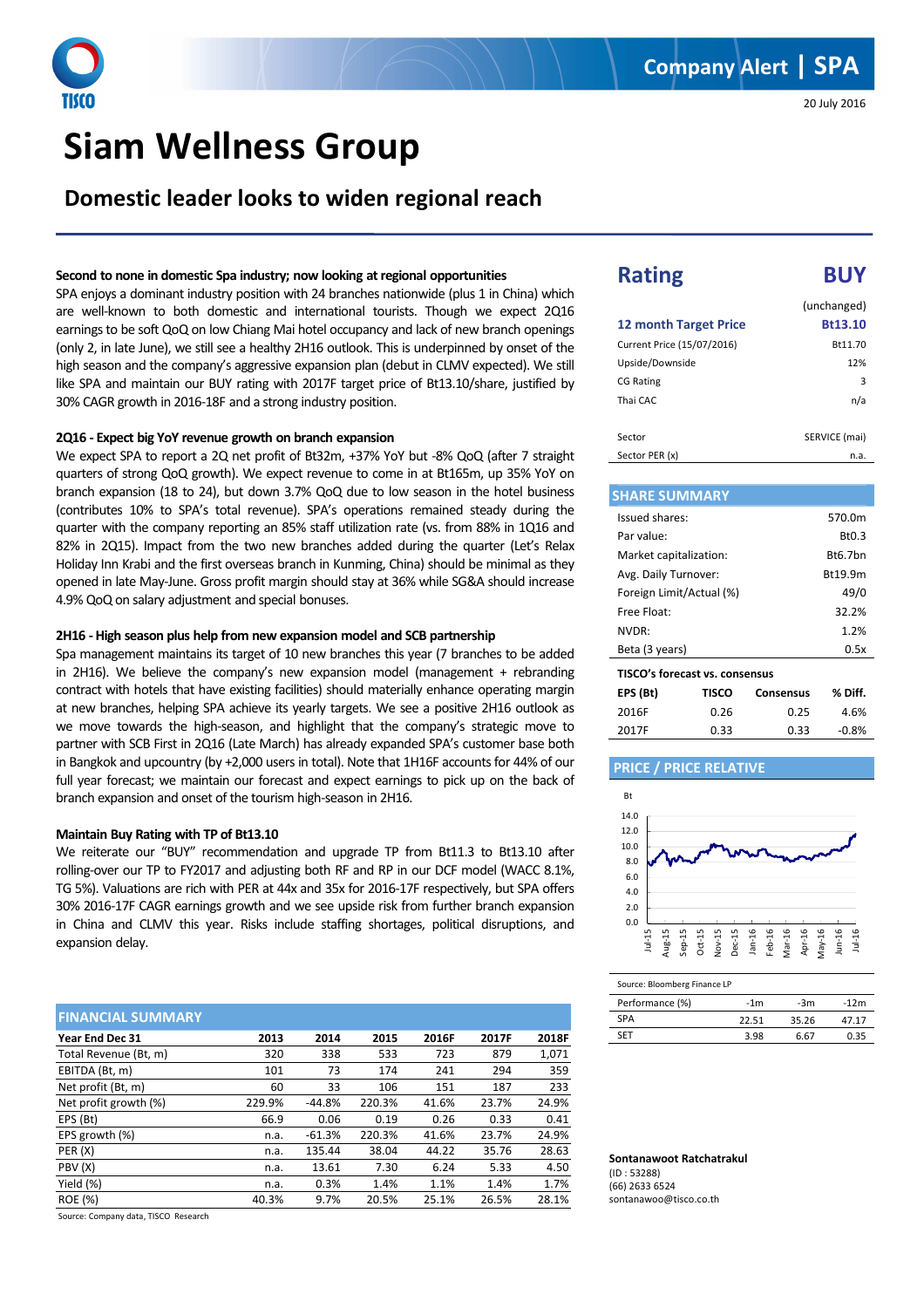

| Figure 1. 2Q16F earnings; big YoY growth, small QoQ pull-back |          |             |          |          |         |
|---------------------------------------------------------------|----------|-------------|----------|----------|---------|
| Bt, m                                                         | 2Q16F    | <b>2Q15</b> | YoY      | 1Q16     | QoQ     |
| Sale revenue                                                  | 165      | 122         | 35.8%    | 171      | $-3.7%$ |
| Cost of sales and services                                    | 106      | 75          | 40.2%    | 109      | $-3.4%$ |
| Gross Profit                                                  | 59       | 46          | 28.6%    | 62       | $-4.2%$ |
| <b>S&amp;A Expenses</b>                                       | 24       | 20          | 22.0%    | 23       | 4.9%    |
| <b>EBIT</b>                                                   | 40       | 30          | 34.2%    | 44       | $-7.8%$ |
| Interest expense                                              | $\Omega$ | $\Omega$    | $-83.1%$ | $\Omega$ | 34.6%   |
| Net Profit before Tax                                         | 40       | 30          | 35.8%    | 44       | $-7.9%$ |
| <b>Net Profit Bef Extra</b>                                   | 32       | 24          | 37.0%    | 35       | $-8.2%$ |
| <b>Net Profit</b>                                             | 32       | 24          | 37.0%    | 35       | $-8.2%$ |
| EPS (Bt)                                                      | 0.06     | 0.04        | 36.6%    | 0.06     | $-8.2%$ |
|                                                               |          |             |          |          |         |
| Gross margin                                                  | 35.9%    | 37.9%       |          | 36.1%    |         |
| SG&A to sales                                                 | 14.5%    | 16.2%       |          | 13.4%    |         |
| <b>EBIT</b> margin                                            | 24.4%    | 24.7%       |          | 25.5%    |         |
| Net margin                                                    | 19.6%    | 19.4%       |          | 20.6%    |         |

Source: SET, TISCO Research